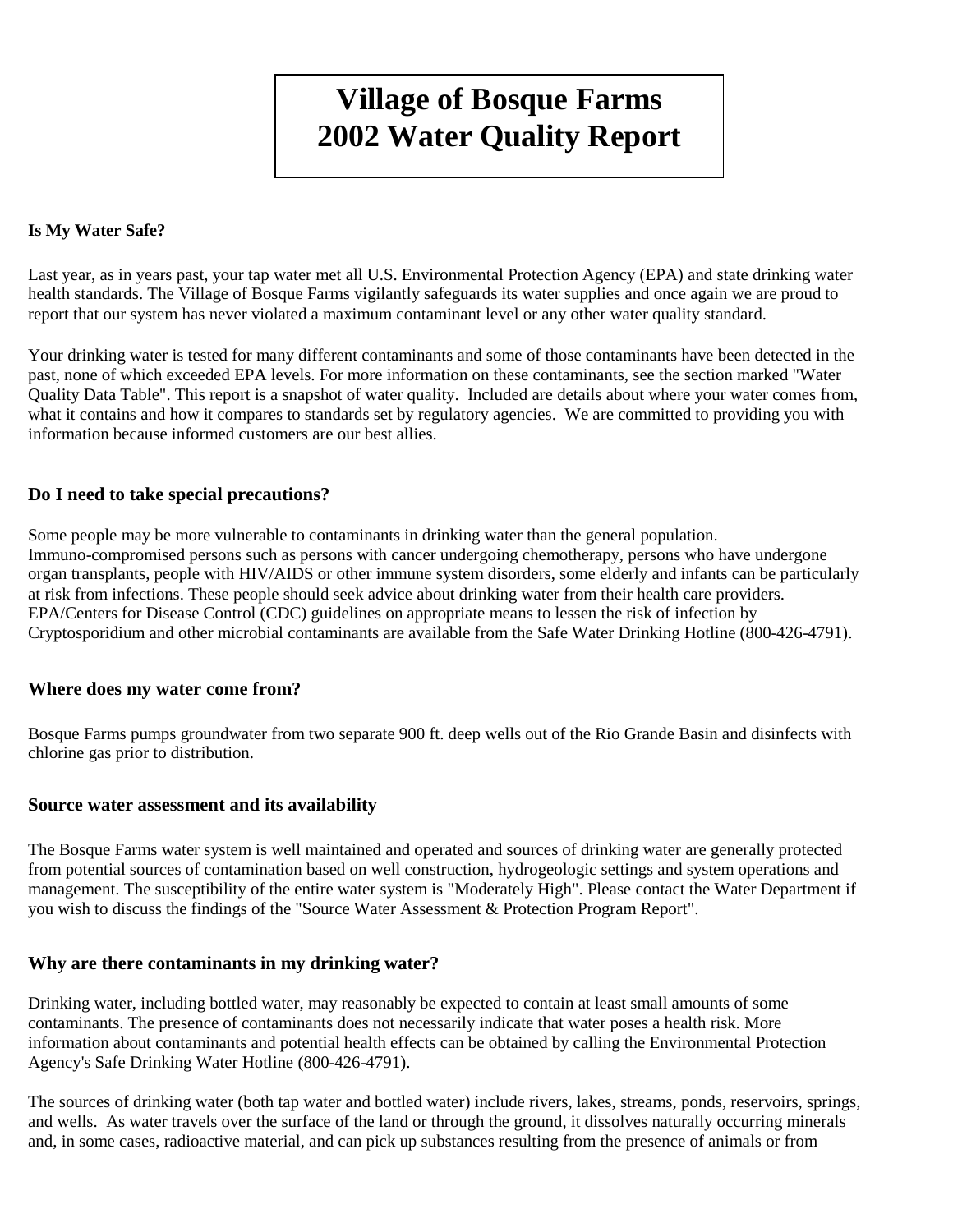human activity. Microbial contaminants, such as viruses and bacteria, may come from sewage treatment plants, septic systems, agricultural livestock operations and wildlife. Inorganic contaminants, such as salts and metals, can be naturally-occurring or result from urban storm water runoff, industrial, or domestic wastewater discharges, oil and gas production, mining or farming. Pesticides and herbicides may come from a variety of sources such as agriculture, urban storm water runoff, and residential uses. Organic Chemical Contaminants, including synthetic and volatile organic chemicals, are by-products of industrial processes and petroleum production, and can also come from gas stations, urban storm water runoff, and septic systems. Radioactive contaminants can be naturally occurring or be the result of oil and gas production and mining activities. In order to ensure that tap water is safe to drink, EPA prescribes regulations that limit the amount of certain contaminants in water provided by public water systems. Food and Drug Administration (FDA) regulations establish limits for contaminants in bottled water that must provide the same protection for public health.

### **How can I get involved?**

The Village Council conducts regular meetings on the third Thursday of every month at 7:00 p.m. in the Council Chambers at the Village Complex.

### **Other Information**

While your drinking water meets EPA's standard for arsenic, it does contain low levels of arsenic. EPA's standard balances the current understanding of arsenics' possible health effects against the costs of removing arsenic from drinking water. EPA continues to research the health effects of low levels of arsenic, which is a mineral known to cause cancer in humans in high concentrations and is linked to other health effects such as skin damage and circulatory problems.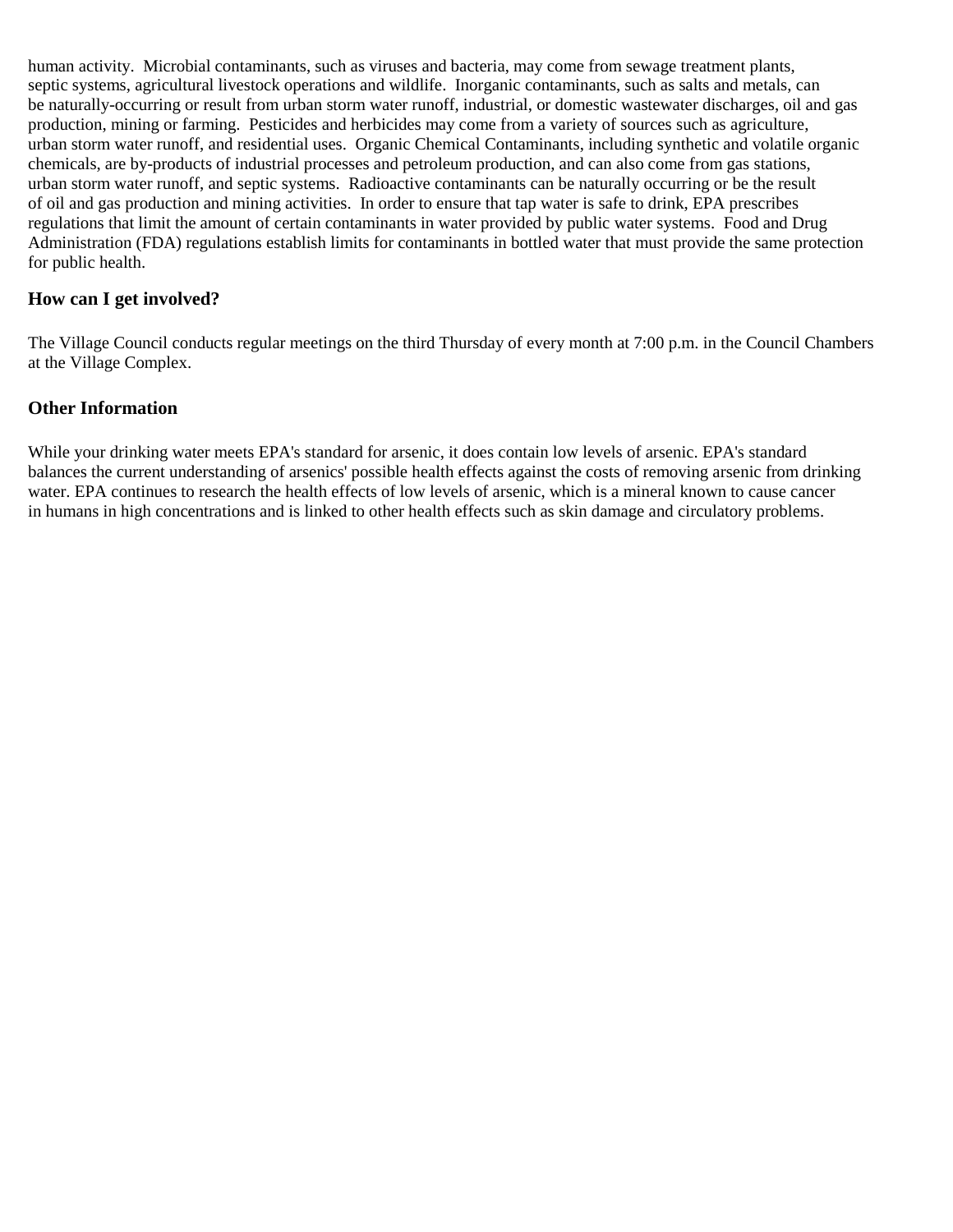## Water Quality Data Table

The table below lists all of the drinking water contaminants that we detected during the calendar year of this report as well as in previous years. The presence of contaminants in the water does not necessarily indicate that the water poses a health risk. Unless otherwise noted, the data presented in this table is from testing done in the calendar year of the report. The EPA or the State requires us to monitor for certain contaminants less than once per year because the concentrations of these contaminants do not change frequently.

#### **Important Drinking Water Definitions:**

**MCLG**: Maximum Contaminant Level Goal: The level of a contaminant in drinking water below which there is no known or expected risk to health. MCLGs allow for a margin of safety.

**MCL**: Maximum Contaminant Level: The highest level of a contaminant that is allowed in drinking water. MCLs are set as close to the MCLGs as feasible using the best available treatment technology.

**AL**: Action Level: The concentration of a contaminant which, if exceeded, triggers treatment or other requirements which a water system must follow.

| Contaminant(s) (units)                         | <b>MCLG</b>      | <b>MCL</b> | Your<br>Water | Range<br>High<br>Low   |       | <b>Sample</b><br>Date | <b>Violation</b>     | <b>Typical Source</b>                                                                                                                |
|------------------------------------------------|------------------|------------|---------------|------------------------|-------|-----------------------|----------------------|--------------------------------------------------------------------------------------------------------------------------------------|
|                                                |                  |            |               |                        |       |                       |                      |                                                                                                                                      |
| <b>Inorganic Contaminants</b><br>Arsenic (ppb) | NA               | 50         | 9             | 6                      | 9     | 10/3/01               | No                   | Erosion of natural deposits; Runoff<br>from orchards; Runoff from glass and<br>electronic production wastes.                         |
| Fluoride (ppm)                                 | $\overline{4}$   | 4          | 0.521         | 0.34                   | 0.521 | 10/3/01               | No                   | Erosion of natural deposits; Water<br>additive, which promotes strong<br>teeth; Discharge from fertilizer and<br>aluminum factories. |
| <b>Radioactive Contaminants</b>                |                  |            |               |                        |       |                       |                      |                                                                                                                                      |
| Alpha emitters $(pCi/L)$                       | $\boldsymbol{0}$ | 15         | 2.4           | 2.4                    | 2.4   | 12/27/01              | No                   | Erosion of natural deposits                                                                                                          |
| Beta/photon emitters<br>(pCi/L)                | NA               | <b>NA</b>  | 7             | <b>NA</b>              |       | 12/27/01              | No                   | Decay of natural and man-made<br>deposits. The EPA considers 50<br>pCi/L to be the level of concern for<br>Beta particles.           |
| Contaminant(s) (units)                         | <b>MCLG</b>      | AL         | Your<br>Water | # of Samples $>$<br>AL |       | <b>Sample</b><br>Date | <b>Exceeds</b><br>AL | <b>Typical Source</b>                                                                                                                |
| <b>Inorganic Contaminants</b>                  |                  |            |               |                        |       |                       |                      |                                                                                                                                      |
| Copper (ppm)                                   | 1.3              | 1.3        | 0.10          | $\theta$               |       | 7/5/02                | No                   | Erosion of natural deposits; Leaching<br>from wood preservatives; Corrosion<br>of household plumbing systems.                        |

#### **Units Description:**

NA: Not applicable ND: Not detected

NR: Not reported

MNR: Monitoring not required, but recommended.

ppm: parts per million, or milligrams per liter (mg/l)

ppb: parts per billion, or micrograms per liter (µg/l)

pCi/L: picocuries per liter (a measure of radioactivity)